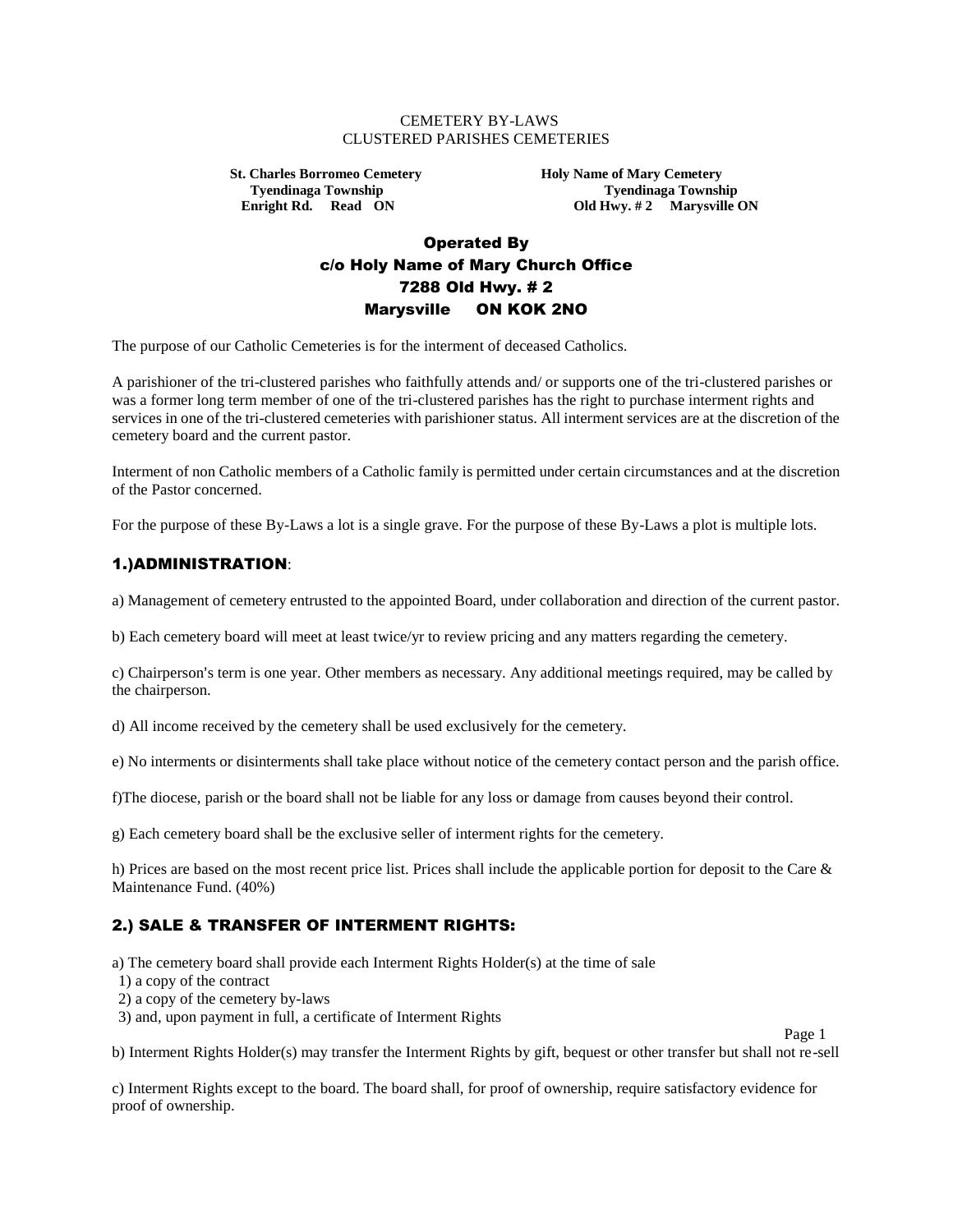d) Fee for transfer sale shall be as prescribed in the price list.

e) Upon written demand, the Interment Rights Holder(s) may at anytime cancel the contract and have the cemetery re-purchase the Interment Rights if no Rights have yet been exercised subject to the following conditions. The re-purchase price shall be calculated as the original price paid minus the portion deposited into the Care and Maintenance Fund.

f) The board shall re purchase the Interment Rights within 30 days after receiving request.

g) The repurchase price shall be the original selling price less the amount invested in the C  $\&$  M Fund.

h) No refund shall be made for any lot or plot for which interment rights have been exercised.

i) Interment Rights holder shall notify the board or parish office of any change in address.

j) If the original price is unknown, the repurchase price shall be as set out in the cemeteries act.

k) If interment rights are abandoned, the board may apply to the Ministry for a declaration for the re-sale of the Interment Rights.

l) Interments shall take place throughout the year unless weather conditions do not allow. The decision is at the discretion of the cemetery contact person and the current pastor.

### 3.) INTERMENTS:

a) A burial permit issued by the Division Registrar showing that the death has been registered or, in the case of a cremation, a Certificate of cremation must be deposited with the cemetery custodian before an interment may take place.

b) No more than one interment shall be made in any single grave, except;

1) double depth in areas designated

2) six cremated remains

3) infant container or 2 cremated remains at the head of a single grave in which a casket containing human remains has been interred. (Full adult grave)

c) Remains to be interred in a grave shall be enclosed and sealed securely in a container of sufficient strength to permit interment with the container remaining intact.

d) The container shall be of a size to permit interment within the dimension of the lot.

e) Those ordering the interment shall be held responsible for charges incurred. Interment fee shall include opening and closing of the grave and the registration on the interment.

f) No lot shall be opened by any unauthorized person except under the direction of the board.

g) A representative of the cemetery board shall be present for each interment.

Page 2

h) Notice of interment shall be given to the cemetery contact person and parish office at least 36 hours in advance of the interment. The board shall not be responsible for the preparation of the grave without such notice.

i) Interments shall not be permitted on Sundays.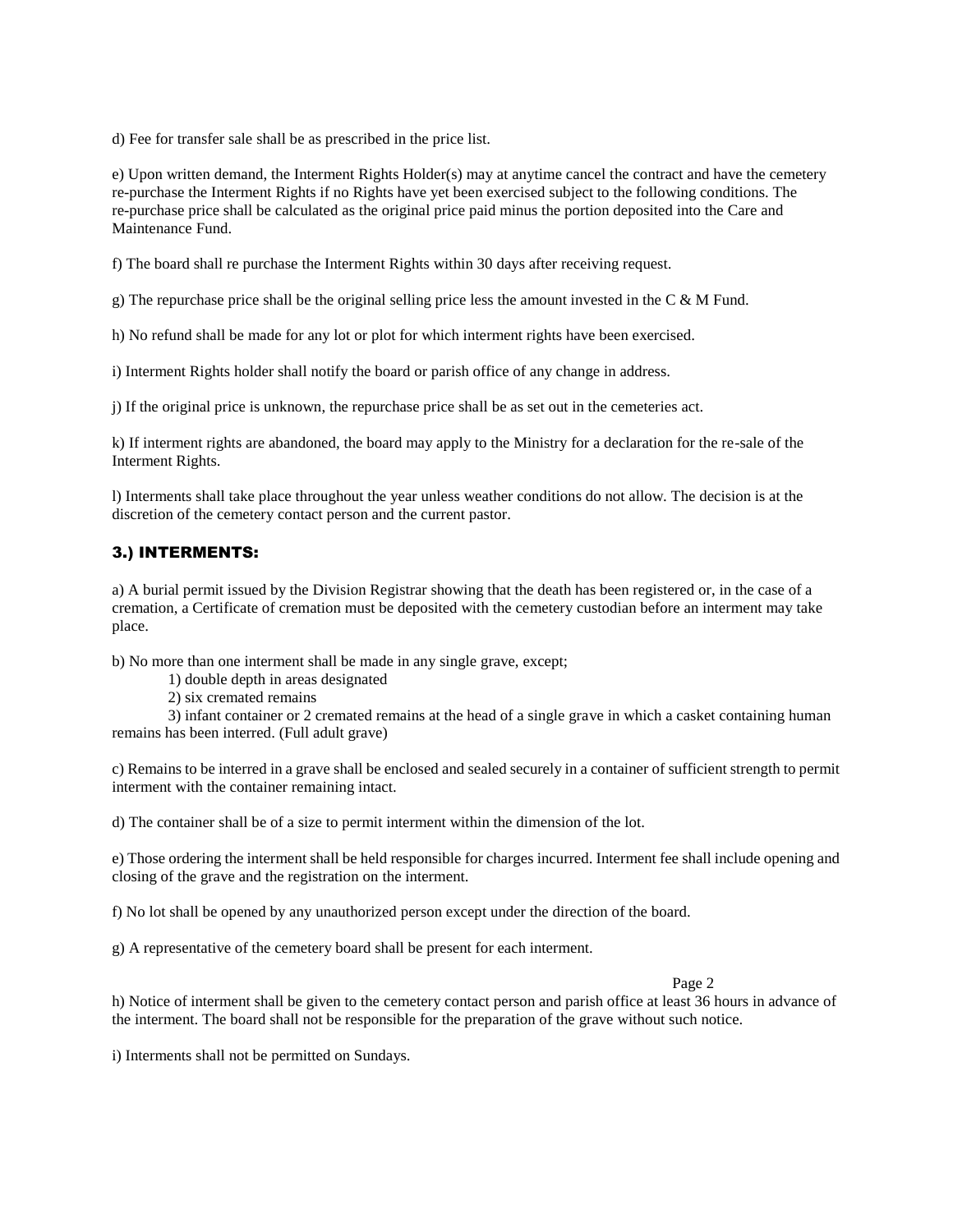j) Committal services shall be in keeping with the teachings of the Church.

k) Only human remains can be interred in parish cemetery.

l) No interments or other services will be provided if plot is in arrears.

m) Committal services for Catholics shall be conducted by a Roman Catholic clergy or their delegate, with prior approval of the pastor concerned.

n) The board shall permit within the cemetery only those activities and rituals approved by the Church.

o) All disinterments shall not be permitted without written consent of the local Medical Officer of Health and the Interment Rights Holder, except on an order from the Court or as provided in the Cemeteries Act.

### 4.) CARE OF LOTS:

a) Lots sold or assigned shall be maintained and kept properly graded, sodded and mowed by the board or the board's designate.

b) No shrubs or trees are to be planted on a lot or plot.

c) Any article which is detrimental or is not in keeping with dignity and respectable decorum of the cemetery or hinders the maintenance of cemetery property or constitutes a hazzard, may be removed by the board. The article will be held at the cemetery for 14 days and if not collected it will be disposed of, by the board.

d) The board, with collaboration and direction of the current pastor, has sole responsibility with respect to any new re-beautification projects with regards to cemetery property.

### 5.) FLOWERS:

a) The Interment Rights Holder is responsible for any articles placed on cemetery lot.

b) The permanent installation into the ground of flower vases, candle holders solar lights or any other article shall not be permitted.

c) Vases, containers, wreaths or flowers which are left beyond the designated time, or which become unsightly, or which interfere with grass cutting or trimming, may be removed by the Board. If the articles have any value, the Interment Rights Holder shall be notified, where possible. Articles not collected by the Interment Rights Holder within 30 days shall be discarded.

d) The board reserves the right to remove deteriorated wreaths and flowers if not removed by the Interment Rights Holder.

e) Between May  $1<sup>st</sup>$  and October 31<sup>st</sup> the board restricts all wreaths flower arrangements etc. that may impede the maintenance of the cemetery property.

f) The board reserves the right to remove numerous wreaths and flowers considered to be excessive by adjoining lot owners.

Page 3

g) The board shall not be liable for vases, containers flowers or any articles placed in the cemetery

#### **6.) MARKERS:**

a) The Board shall reserve the right to determine the size of markers and the location of markers on each lot and plot.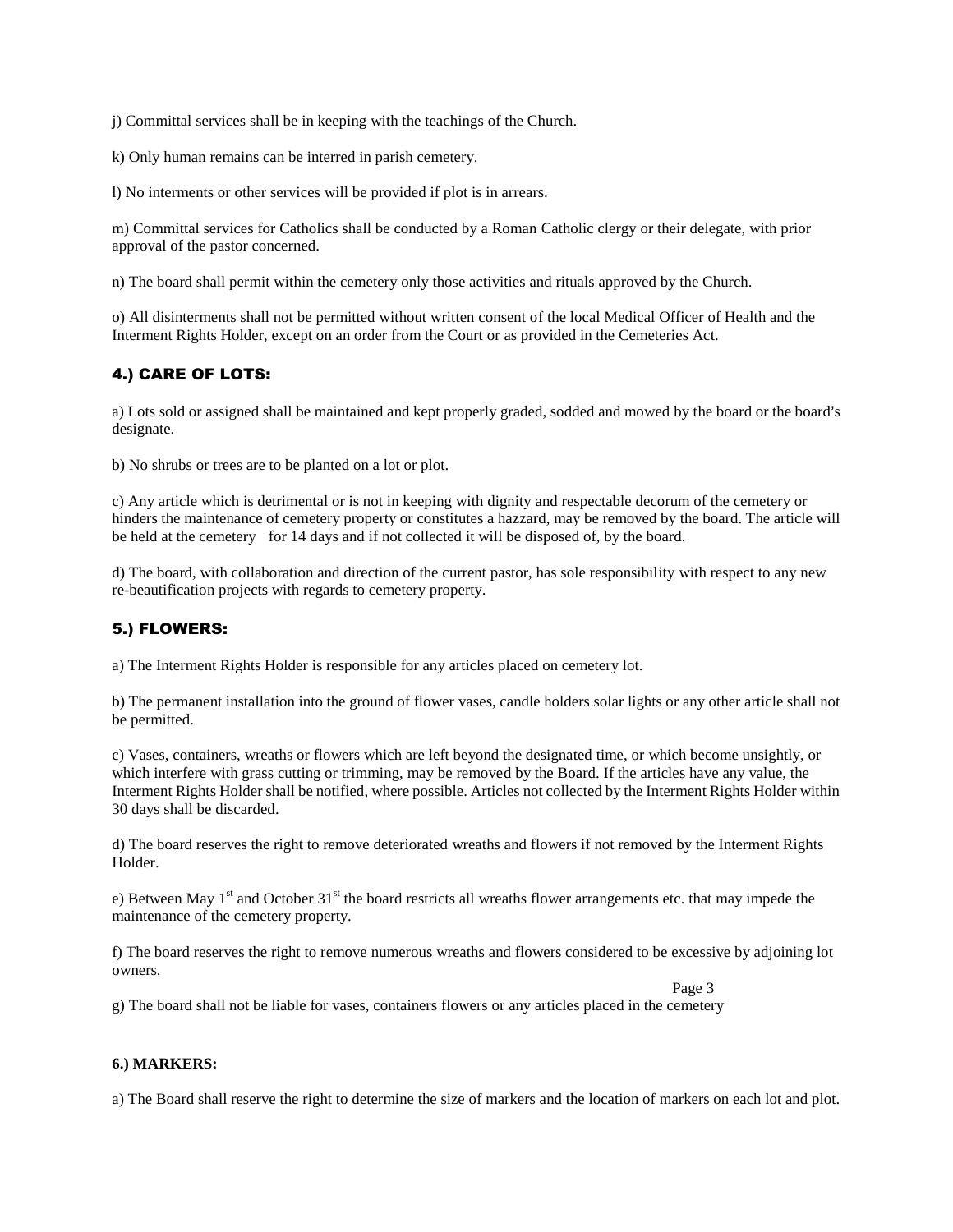b) All markers installed in the cemetery shall have the proper amount of money deposited in the Care and Maintenance Fund as regulated in the cemeteries act.

c) No inscription or design shall be placed on any marker which is not in keeping with the dignity and respectable decorum of the cemetery. This will be at the discretion of the cemetery board and the current pastor.

d) The die Stone and base stone shall be constructed of granite.

e) The minimum thickness for flat granite markers and for the base of flat bronze markers shall be 10 centimeters ( 4 inches.)

f) Free-standing crosses and statues shall be secured to the die stone or base stone by a minimum of two dowel pins, which shall be epoxied in place.

g) No markers, footstones or memorials of any kind shall be placed, moved, altered or removed without permission of the board.

h) Markers shall not be delivered to the cemetery without prior receipt by the Board of a fully completed "Request for Marker Installation Form."

i) No marker or other structure shall be placed in or upon a lot or plot until accrued charges have been paid in full to the Board.

j) The Interment Rights Holder shall be notified by the Board in writing, where possible, when a marker, memorial or other structure on the lot or plot of the Interment Rights Holder is to be repaired, reset or laid down.

#### 7.) UPRIGHT MARKERS:

a) Concrete foundations to be installed by monument company, contractor or others shall be of the dimensions to fit the designated space and proper dimension for monument base, allowing 2" projection of the foundation all around the base. Concrete will be allowed 24 hours to cure before placing monument.

b) Only one upright monument per lot regardless of the number of burials in said lot.

c) For the purpose of these by-laws a marker shall be understood to be any permanent memorial structure. For the purpose of these by-laws a monument shall be any marker that is not flush with the ground.

d) All monuments must conform to the following height restrictions:

Monuments up to 32" high must be at least 6" thick;

Monuments from 32" high to 40" high must be at least 7" thick;

Monuments from 40" high to 55" high must be at least 8" thick;

Page 4

e) Any monument higher than 44" must have plans submitted for the Board for approval and may be denied for practical reasons.

f) The board will decide if a monument is unsafe. The board has the right to lay monuments on the ground to ensure safety of the public and to preserve the dignity of the cemetery property. The Interment Right Holder (s) will be notified in writing of this action.

g) Any damage to monuments on adjoining lots to the lot that which a new monument is being set the monument company is liable.